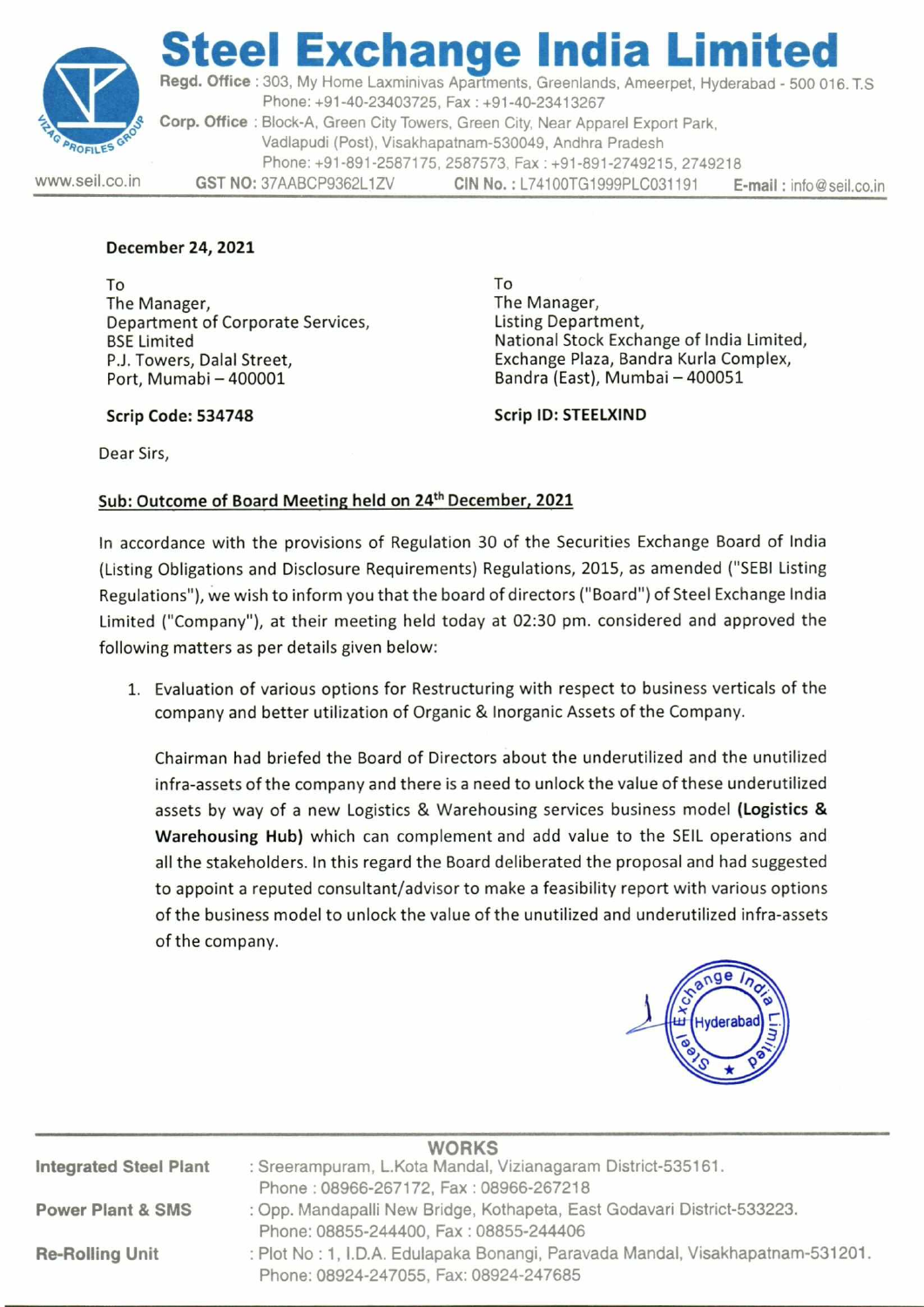

2. Reclassification of the "Promoter/Promoter Group of the Company" to "Public Category" pursuant to Regulation 31A of SEBI (LODR) Regulations, 2015

This is in continuation to our letters dated 7th October, 2021 We would like to inform that the Board of Directors at its meeting held on today that is 24<sup>th</sup> December, 2021 has considered and approved the requests received from the below promoters for reclassifying them from 'Promoter/Promoter Group' to 'Public Category'. The approval of the Board toward reclassification is subject to the approval of the members of the Company and the other regulatory authorities, if any, in terms of Regulation 31A of SEBI (Listing Obligation and Disclosure Requirements) Regulations, 2015 and amendments thereof:

| S <sub>No</sub> | Name of the Shareholder |
|-----------------|-------------------------|
|                 | Ravi C Narayan          |
|                 | K V Bhaskar             |
|                 | K Jelusia               |

We are attaching herewith the copy of the Board Resolution passed by the Directors in their Board meeting recommending the proposed re-classification of Promoter / Promoter Group to Public as **"Annexure - A.** 

The meeting of the Board of Directors was concluded at 5.00 pm.

We request you to take the same on your records.

Thanking you,

Yours faithfully,

For **Steel Exchange India Limited** 

Raulle com

**Raveendra Babu M**  Company Secretary & Compliance Officer M.No: A34409



CC to: The Calcutta Stock Exchange Limited, 7, Lyons, Range, Kolkata-700001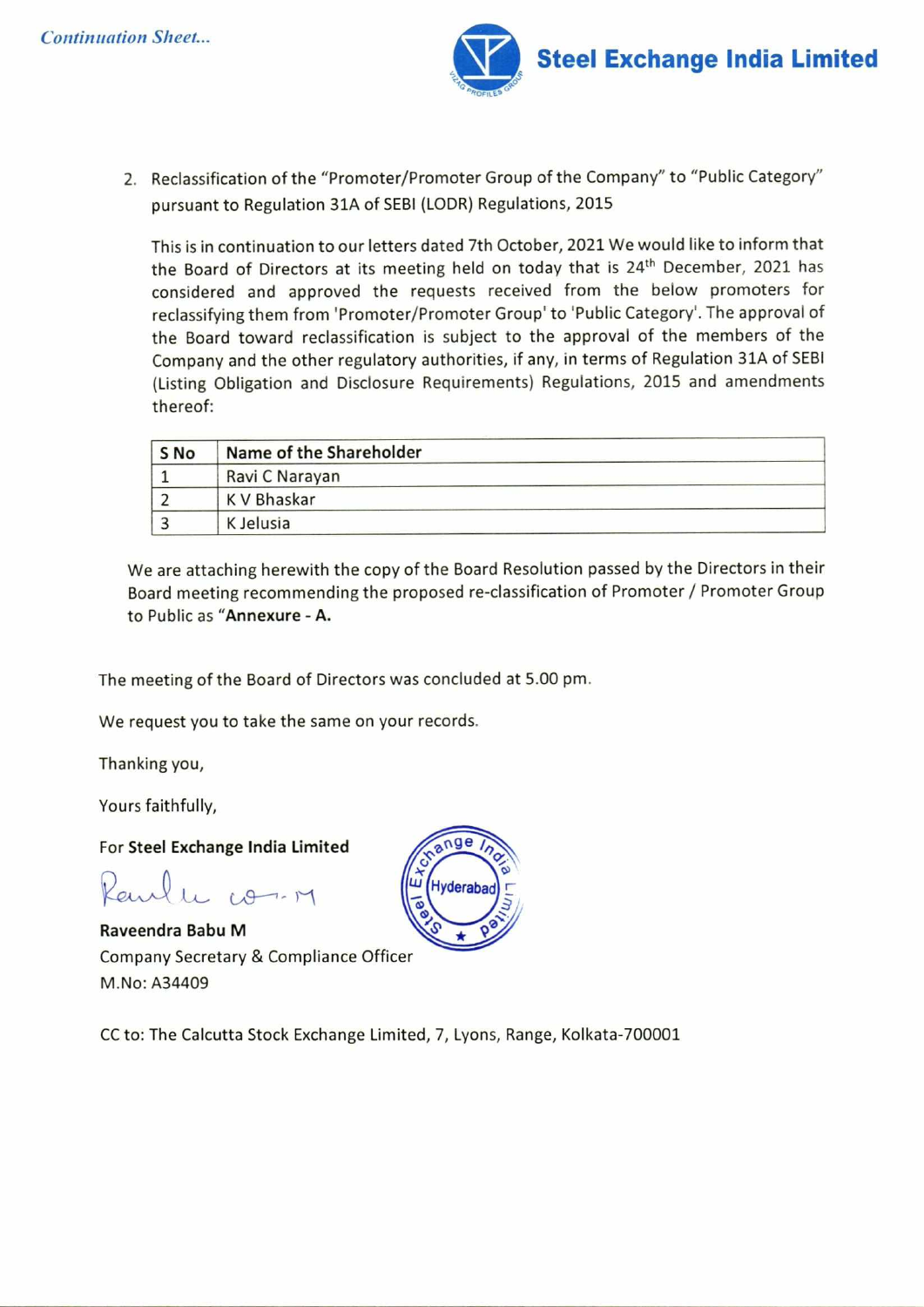

# teel Exchange India Limi

**Regd. Office :** 303, My Home Laxminivas Apartments, Greenlands, Ameerpet, Hyderabad - 500 016. T.S Phone: +91-40-23403725, Fax : +91-40-23413267 **Corp. Office :** Block-A, Green City Towers, Green City, Near Apparel Export Park,

Vadlapudi (Post), Visakhapatnam-530049, Andhra Pradesh

Phone: +91-891-2587175, 2587573, Fax : +91-891-2749215, 2749218

www.seil.co.in **GST NO:** 37AABCP9362L1ZV **CIN No.:** L74100TG1999PLC031191 **E-mail : info@seil.co.in** 

**Annexure - A** 

 $\rightarrow$ 

**MINUTES OF THE MEETING OF THE BOARD OF DIRECTORS OF THE COMPANY HELD ON FRIDAY THE 24th DAY OF DECEMBER, 2021 AT 2:30 P.M. THROUGH VIDEO CONFERENECE (VC)** 

### **To consider the reclassification of the Promoter Group of the Company**

The Chairman informed that Pursuant to Regulation 31A of the SEBI (Listing Obligations & Disclosure Requirements) Regulation, 2015 as amended (the "LODR Regulations"), the Board has received requests from the below mentioned promoters for reclassification.

| S No | Name of the Shareholder | No of Shares | % Of Shareholding |
|------|-------------------------|--------------|-------------------|
|      | Ravi C Narayan          | 211504       | 0.24              |
|      | K V Bhaskar             | 146328       | 0.17              |
|      | K Jelusia               | 113636       |                   |

Thereafter the request letters received from above mentioned promoters is placed before the

Board. The Board analysed the request letters received from the Promoters in this regard and basis the reasons stated in these request letters and fulfilment of all the pre-conditions to seek re-classification under the Regulation 31 (A) of the LODR Regulations, the members of the Board are of the view that application for reclassification from Promoter & Promoter Group to Public be accepted and be placed before the Members of the Company for their approval. On approval of the same by the members, application be made by the Company to BSE Limited, NSE and/or to any other authority for their approval, as may be necessary. Members of the Board then passed the following resolutions unanimously:

**"RESOLVED THAT** pursuant to Regulation 31A of the Securities and Exchange Board of India (Listing Obligations and Disclosure Requirements) Regulations, 2015 and subject to approval from the Stock Exchanges, the Securities and Exchange Board of India and such other authorities as may be required and pursuant to other laws and regulations, as may be applicable from time to time (including any statutory modifications or re-enactments thereof for the time being in force) and subject to the consent of the members, the approval of the Board be and is hereby accorded to the reclassification of below mentioned promoters from the "Promoter and Promoter Group" Category to the "Public" Category in the shareholding of the Company. "

| S <sub>No</sub> | Name of the Shareholder | No of Shares | % Of Shareholding |
|-----------------|-------------------------|--------------|-------------------|
|                 | Ravi C Narayan          | 211504       | 0.24              |
|                 | K V Bhaskar             | 146328       | 0.17              |
|                 | K Jelusia               | 113636       | 0.13              |

| <b>WORKS</b>                                                                                                        |  |
|---------------------------------------------------------------------------------------------------------------------|--|
| : Sreerampuram, L.Kota Mandal, Vizianagaram District-535161.<br><i>yderaba</i>                                      |  |
| Phone : 08966-267172, Fax : 08966-267218<br>: Opp. Mandapalli New Bridge, Kothapeta, East Godavari District-533223. |  |
|                                                                                                                     |  |
| Phone: 08855-244400, Fax: 08855-244406                                                                              |  |
| : Plot No : 1, I.D.A. Edulapaka Bonangi, Paravada Mandal, Visakhapatnam-531201.                                     |  |
| Phone: 08924-247055, Fax: 08924-247685                                                                              |  |
|                                                                                                                     |  |